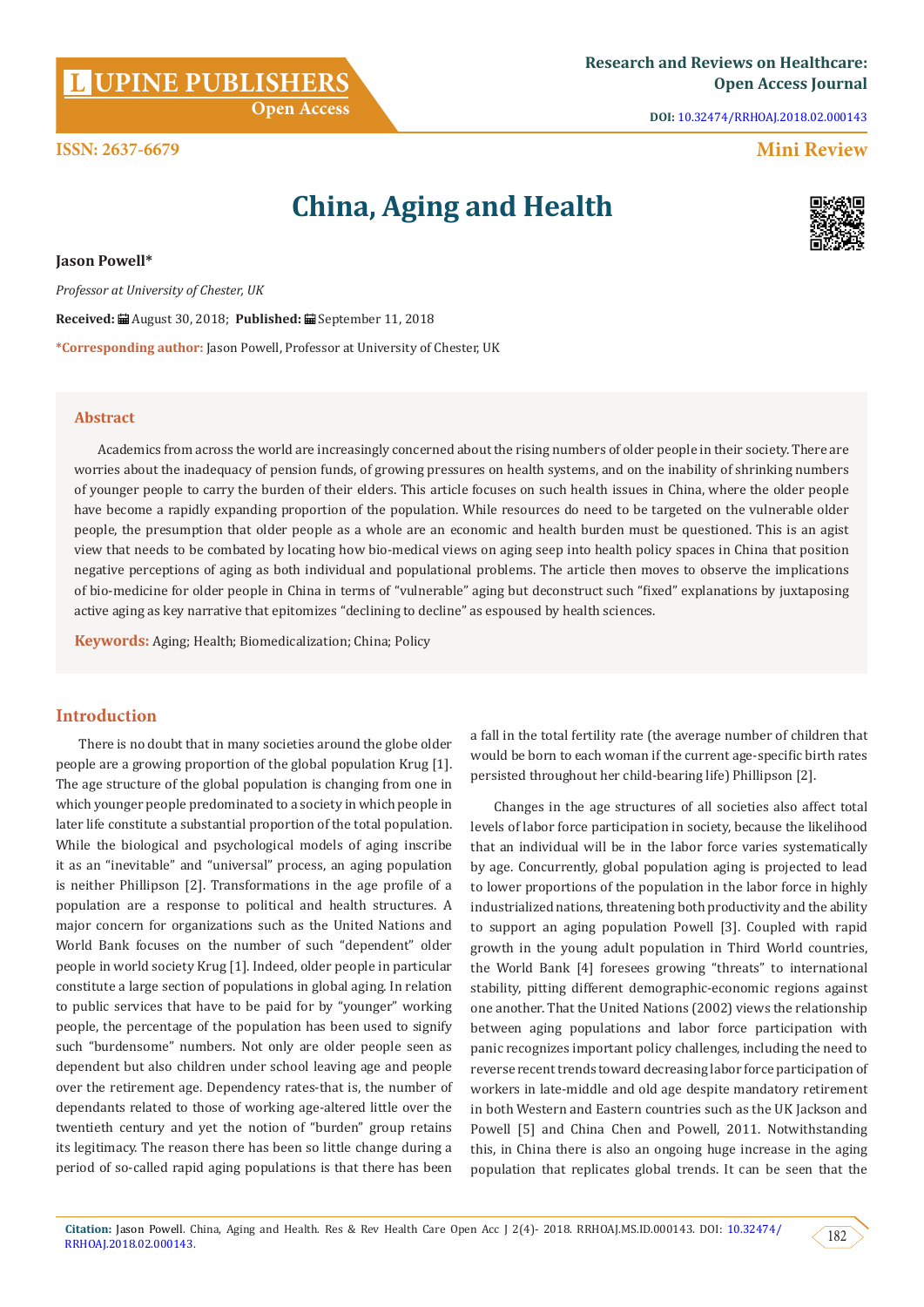percentage of the aging population has increased from just over 4.4 percent to just under 7 percent from 1953 to 2000 Cook and Murray [6]. Note that the increase has not been constant, reflecting the negative impact of the Great Leap Forward and the successive famines upon the demographic profile, shown in the results of the 1964 Census.

 Since that latter date, the percentage of the elderly has nearly doubled, while the actual numbers have more than tripled, being approximately 3.6 times that of 1964 by the year 2000. By 2000, there were 88 million Chinese aged 65 or over, compared to just under 25 million in 1964, an increase of 63 million plus in 36 years.

As is well known, China's population policy, most usually referred to as the Single Child Family Program (although some Chinese commentators regard the phrase as a misnomer, given that more than one child is possible within a number of situations), has led to a rapid deceleration in the birth rate, which was only 13.38 per thousand in 2001, compared to 21.06 in 1990 and 18.25 in 1978 Cook and Murray [6]. This controversial policy, lambasted and praised in equal measure depending on perspective, has meant a rapid expansion in the number of single children only households at the very same time that the proportion of the elderly has also increased as a new era of prosperity has reached many households in China. Estimates suggest that up to 300 million less people have been born as a result of this process of state intervention, but Murray [7] has built on the earlier work of D.G. Johnson and others to suggest that improved living standards via modernization would have led to the same outcome voluntarily as growing numbers of urban dwellers in particular chose to reduce their family size. This last point hints at the important spatial dimension of demographic change in China. There is on the one hand a marked contrast between urban and rural life in China and, closely related to this, a marked contrast between Eastern China and Western China (Cook and Powell, 2007). It is in the heavily urbanized "Gold Coast" of the Eastern Seaboard in which China's spatial transformation is most dramatic, with fast-expanding cities being especially concentrated in the Pearl River delta of the Southeast and the Yangtse Delta in Central East China Cook and Murray [6].

Hence, it is not simply that the Chinese government has belatedly recognized "the greying" of populational constructions and policy implications, it is that they continue to look for knowledge of aging as the power to define old age as a social problem in terms of dualistic distinctions between deviancy and normality. An aging population, like that of an individual being studied by bio-medical models, is seen as a "burden" problem in terms of economic management of Eastern (and Western) economies. It could be argued when looking at the effects of a so-called "demographic time bomb" across US, Europe, and Asia, it may have been grossly exaggerated. Such old age, therefore, has been perceived negatively via a process of "ageism"—stereotyping older people simply because of their chronological age. Agist stereotypes such as "aging populations" act to stigmatize and consequently marginalize older people and differentiate them from groups across the life-course who are not labeled "old" (Bytheway, 1993). One of the ways to interpret social aging such as being a categorization whether it be in individual or populational terms is through use of theorizing on what it means to age in society; that is, concerns and social issues associated with aging and the ways in which these themes are influenced and at the same time influence the society in which people live. Thus, to understand the process of aging, looking through the lens of the "sociological imagination" is not to see it as an individualized problem rather as a societal issue that is faced by both First World and Third World nations as a whole. In supporting this latter view, there is a need to focus on how populational discourses of aging in China are influenced and reinforced by bio-medical models of aging that help drive perceptions of older people as a burdensome group.

There are important implications for how aging is viewed by not only in terms of global aging but more specifically to China and the arrangement of political and economic structures that create, and sanction social policies grounded in knowledge bases of "burdensome" populations cf Powell [5]. Such knowledge bases are focused on: one, "biological aging" which refers to the internal and external physiological changes that take place in the individual body; two, psychological aging is understood as the developmental changes in mental functioning-emotional and cognitive capacities. Bio-medical theories of aging can be distinguished from social construction of aging: (1) focusing on the bio-psychological constituent of aging, and (2) on how aging has been socially constructed. One perspective is driven from "within" and privileges the expression from inner to outer worlds. The other is much more concerned with the power of external structures that shape individuality. In essence, this social constructionism poses the problem from the perspective of an observer looking in, whilst the biomedical model takes the stance of inside the individual looking out Powell and Biggs [8]. There has long been a tendency in matters of aging and old age to reduce the social experience of aging to its biological dimension from which are derived a set of normative "stages" which over-determine the experience of aging. Accordingly, being "old," for example, would primarily be an individualized experience of adaptation to inevitable physical and mental decline and of preparation for death. The paradox of course is that the homogenizing of the experience of old age which the reliance on the biological dimension of old age entails is in fact one of the key elements of the dominant discourse on aging and old age. It is interesting that comparative historical research on aging in Eastern culture highlights an alternative perception of aging; in 18th Century China has highlighted a rather different path as to the conceptualization of aging as a scientific process developed by western rationality. For example, Cook and Powell (2003) observe that traditional Chinese society placed older people on a pedestal. They were valued for their accumulated knowledge, their position within the extended family, and the sense of history and identity that they helped the family to develop Murray [9]. Respect for elderly people was an integral part of Confucian doctrine, especially for the family patriarch.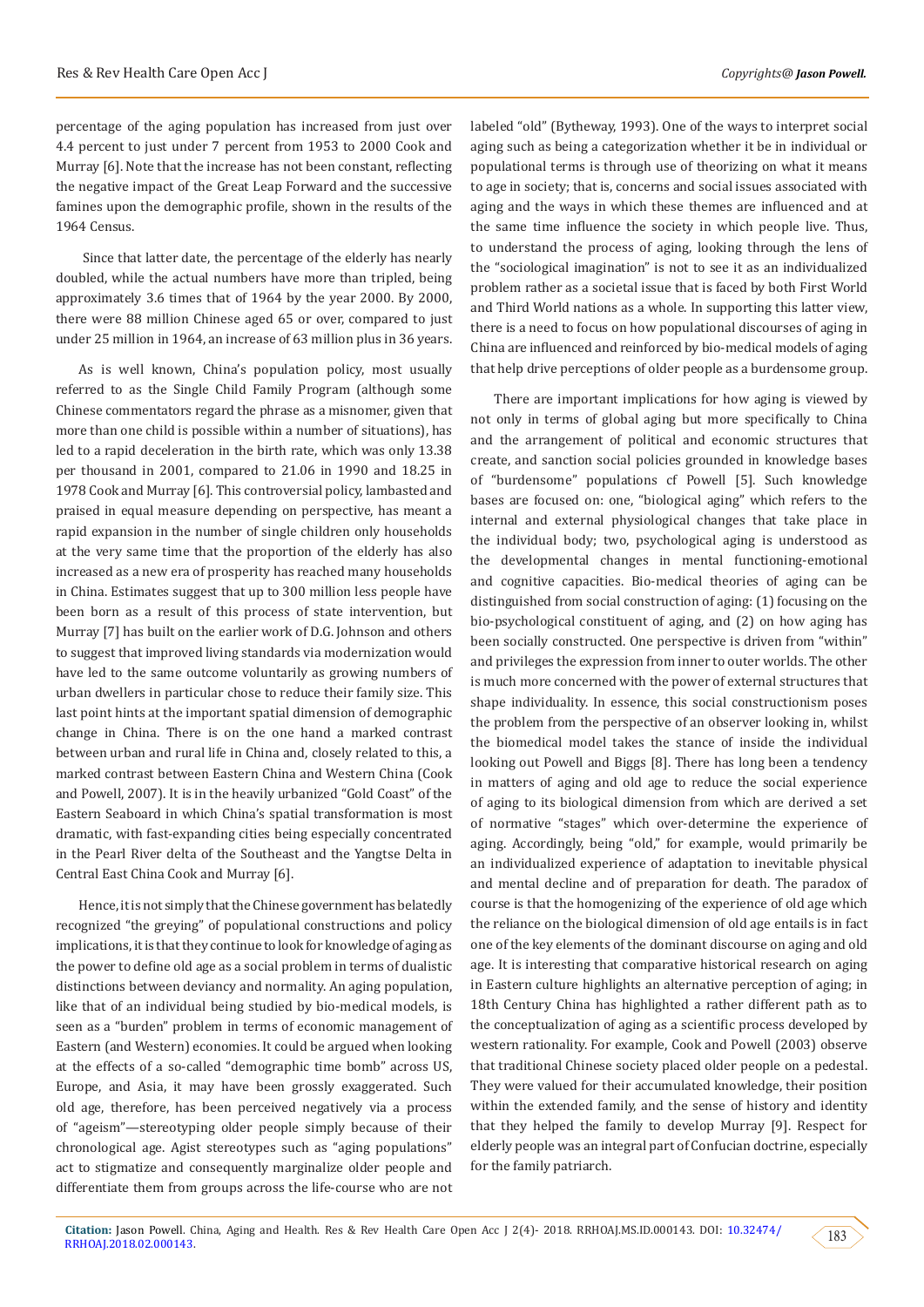This was a view that was also prevalent in Ancient Greece with the notions of "respect" for older people especially regarding gendered issues of patriarchy (cf Bytheway, 1993). Prior to industrialization, in India, there was a bestowment that older people had responsible leadership roles and powerful decisionmaking positions because of their vast "experience," "wisdom" and "knowledge" Katz [10]. It seems with the instigation of Western science and rationality, aging began to be viewed in a different more problematic context than to the Confucian doctrine of aging epitomized in China and issues of respect for aging in India. Martin Heidegger [11] makes the similar point when he spoke of the Westernization of the World through the principles of Western science and language. Indeed, the technological developments due to industrialization, Westernization, and urbanization-under the purview of distorted form of modernity-have neglected these statuses of aging by downgrading its conceptualization. Part of understanding individuality in Western culture, the birth of "science" gave legitimate credibility to a range of bio-medical disciplines of whom were part of its umbrella. In particular, the bio-medical model has become one of the most controversial yet powerful of both disciplines and practice with regard to aging Powell and Biggs [8]. The bio-medical model represents the contested terrain of decisions reflecting both normative claims and technological possibilities. Bio-medicine refers to medical techniques that privilege a biological and psychological understanding of the human condition and rely upon "scientific assumptions" that position attitudes to aging in society for their existence and practice. Hence, scientific medicine is based on the biological and psychological sciences. Some doctrines of the biomedical model more closely reflect the basic sciences while others refer to the primary concern of medicine, namely diseases located in the human body. Most important is that these beliefs hold together, thereby reinforcing one another and forming a coherent orientation toward the mind and body. Indeed, the mind-body dualism had become the location of regimen and control for emergence of scientific in a positivist methodological search for objective "truth." The end product of this process in the West is the "biomedical model."

In this sense, bio-medicine is based on the biological and psychological sciences. Some doctrines of the biomedical model more closely reflect the basic sciences while others refer to the primary concern of medicine, namely diseases located in the human body. Most important is that these beliefs hold together, thereby reinforcing one another and forming a coherent whole Powell [5]. By developping an all-encompassing range of bio-medical discourses, many forms of social injustice could be justified as "natural," inevitable and necessary for the successful equilibrium of the social whole such as mandatory retirement and allocation of pensions Phillipson [2]. Bio-medical gerontology is a fundamental domain where medical discourses on aging have become located and this is very powerful in articulating "truths" about aging. Under the guise of science and its perceived tenets of value-freedom, objectivity and precision (Biggs, 1993), bio-medical gerontology has a cloth of legitimacy. Biological and psychological characteristics associated with aging have been used to construct scientific representations of aging in modern society. The characteristics of biological aging as associated with loss of skin elasticity, wrinkled skin, hair loss or physical frailty perpetuates powerful assumptions that help facilitate attitudes and perceptions of aging. It may be argued that rather than provide a scientific explanation of aging, such an approach homogenizes the experiences of aging by suggesting these characteristics are universal, natural and inevitable. These assumptions are powerful in creating a knowledge base for health and social welfare professionals who work with older people in particular medical settings such as a hospital or general doctors' surgery and also for social workers Powell [3].

These new forms of social regulation were also reflected in the family and the community. Hence, modern systems of social regulation have become increasingly blurred and wide-ranging Powell [3]. Increasingly, modern society regulated the populational construct by sanctioning the knowledge and practices of the new human sciences-particularly psychology and biology. These are called gerontological "epistemes" which are "the total set of relations that unite at a given period, the discursive practices that give rise to epistemological figures, sciences and possibly formalized systems" Foucault [12]. The "psy" complex or biomedical epistemes refers to the network of ideas about the "nature" of individuals, their perfectability, the reasons for their behavior and the way they may be classified, selected and controlled. It aims to manage and improve individuals by the manipulation of their qualities and attributes and is dependent upon scientific knowledge and professional interventions and expertise. Human qualities are seen as measurable and calculable and thereby can be changed and improved. The new human sciences had as their central aim the prediction of future behavior Powell [3]. Powell and Biggs [8] suggest that a prevailing ideology of ageism manifests itself in the bio-medical model via its suggestion that persons with such biological traits have entered a spiral of decay, decline and deterioration. Along with this goes certain assumptions about the ways in which people with outward signs of aging are likely to think and behave. For example, there are assumptions that "older people are poor drivers" or that older people have little interest in relationships that involve sexual pleasure that are all explained away by "decline" and "deterioration" master narratives that comprise an aging culture. The effects of the "decline" and "decay" analogies can be most clearly seen in the dominance of medicotechnical solutions to the problems that aging and even an "aging population" Phillipson [2] is thought to pose. Here, the bio-medical model has both come to colonize notions of age and reinforce ageist social prejudices to the extent that "decline" has come to stand for the process of aging itself Powell [5]. Estes and Binney 1989 cited in Powell [5] have used the expression "biomedicalization of aging" which has two closely related narratives: (1) the social construction of aging as a medical problem, and (2) ageist practices and policies growing out of thinking of aging as a medical problem. They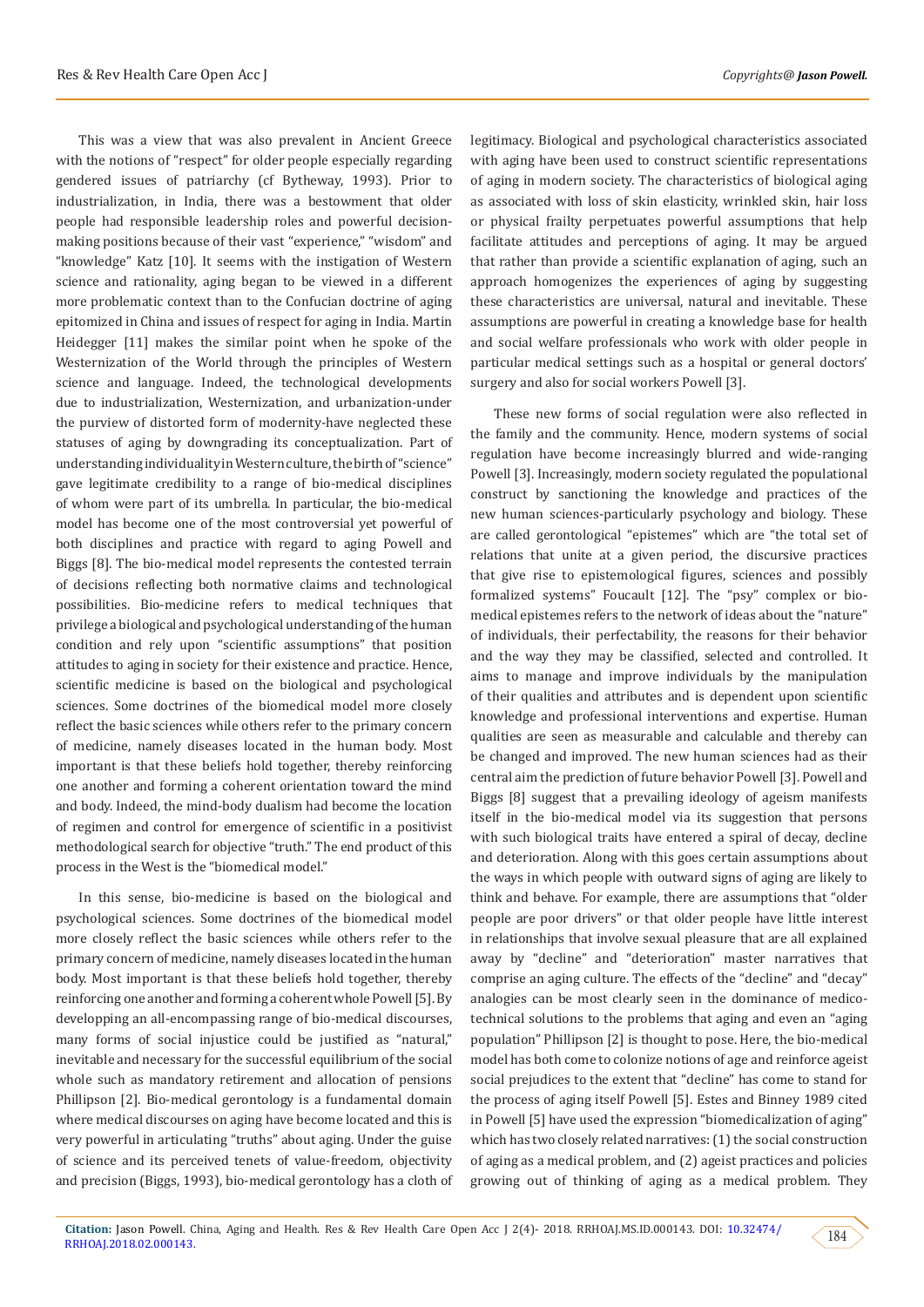suggest: "Equating old age with illness has encouraged society to think about aging as pathological or abnormal. The undesirability of conditions labeled as sickness or illness transfer to those who have these conditions, shaping the attitudes of the persons themselves and those of others towards them. Sick role expectations may result in such behaviors as social withdrawal, reduction in activity, increased dependency and the loss of effectiveness and personal control-all of which may result in the social control of the elderly through medical definition, management and treatment" Estes and Binney, 1989, quoted in Powell [5].

These authors highlight how individual lives and physical and mental capacities that were thought to be determined solely by biological and psychological factors, are, in fact, heavily influenced by social environments in which people live. This remains invisible to the bio-medical approach because they stem from the societal interaction before becoming embedded and recognizable as an "illness" in the aging body of the person. For example, in the "sociology of emotions" the excursion of inquiry has proposed that "stress" is not only rooted in individualistic emotional responses but also regulated, classified, and shaped by social norms of western culture Powell and Biggs [8]. This type of research enables the scope of aging to be broadened beyond biomedical individualistic accounts of the body. On this basis alone, sociology invites us to recognize that aging is not only a socially constructed problem by bio-medical sciences but also the symptomatic deep manifestation of underlying relations of power and inequality that cuts across and through age, class, gender, disability and sexuality Powell and Biggs [8]; Powell [5]. At this level of analysis, sociology addresses biomedicine as one of the elements of social control and domination legitimated through power/knowledge of "experts" Powell and Biggs [8]. Such expert formation has also been labeled as agist (Bytheway, 1993). Ageism is where the assumptions made about old age are negative, which treats older people not as individuals but as a homogenous group, which can be discriminated against (Bytheway, 1993). Chinese society uses age categories to divide this ongoing process into stages or segments of life. These life stages are socially constructed rather than inevitable. Aging, too, is a production of social category. At any point of life span, age simultaneously denotes a set of social constructs, defined by the norms specific to a given society at a specific point in history. Thus, a specific period of life: infancy, childhood, adolescence, adulthood, middle age or old age is influenced by the structural entities of a given society. Therefore, aging is not to be considered the mere product of biological-psychological function rather a consequence of sociocultural factors and subsequent life-chances. Indeed, society has a number of culturally and socially defined notions of what Phillipson [2] calls the "stages of life." However, a fundamental question is how bio-medical gerontology has stabilized itself with a positivist discourse that not only reflects history but also the total preoccupation with the "problems" of aging that have important implications for older people and health lifestyles in China.

## **Bio-Medicine, Family Care, and Aging: Implications for China**

The dominant bio-medical discourse of aging in China dwells on the processes of physical deterioration associated with becoming older. In this perspective, the aging body has to deal with increased levels of incapacity, both physical and mental, and becomes increasingly dependent on younger others for sustenance and survival; it is the family through informal care that has to provide care of older people who may have illnesses, according to the Law on the Rights and Interests of the Elderly, introduced by the PRC in 1996. The bio-medical problematization of aging has secreted wider questions of power and inequality; especially influential is occidental modernity. A powerful discourse is thus developed which follows that of the West, via notions of "social inclusion" and "family care," and the all-important role of the consumer in buying products for the elderly, from disability aids through to private pensions (Powell and Cook, 2001). The latter suggest that this process constructs the aging body as a site of surveillance by the Chinese state, constructing them as, following Foucault, objects of power and knowledge in which "it's your age" is the prevailing authority response to the elderly "customer."

Powell and Cook (2001) have further noted that older people will be increasingly probed for social, psychological and economic factors such as "frailty" or "expected level of supervision." "There are indications, for example, that where care homes are provided, these are for the more active elderly, rather than those in greatest need" (Powell and Cook, 2001: 7). This Foucauldian point has been borne out via an article on Shanghai China Daily [13] with "most nursing homes in Shanghai have entry criteria that target a narrow minority of elderly people. Some admit only those who are capable of independent living while others accept only bedridden patients. While dementia is a common condition among the elderly, those afflicted by it are generally excluded by the criteria." Even more seriously, if a patient's condition changes according to these criteria, he or she is forced to leave the home. "The lack of a continuum of care creates devastating situations for the patients and their families." Further, nursing homes have only minimal level of medical support available, and patients are transferred to hospitals too readily if they have an ailment much beyond the common cold. The patient can then lose their place in the nursing home if their bed is transferred and thus be subject to further stress. "Preventive care, physical therapy, and spiritual care, which are crucial components of care for the elderly, are generally overlooked. Many nursing homes do not provide such services out of concerns for cost or accident liabilities." The Shanghai article also notes, damningly, that: "The financial burden of long-term care accumulates on an elderly population already enduring tighter budget constraints because of retirement and unemployment. In the absence of government subsidy, the higher fees charged by selfsustained nursing homes deprive elderly people with limited financial means of their access to care" China Daily [13].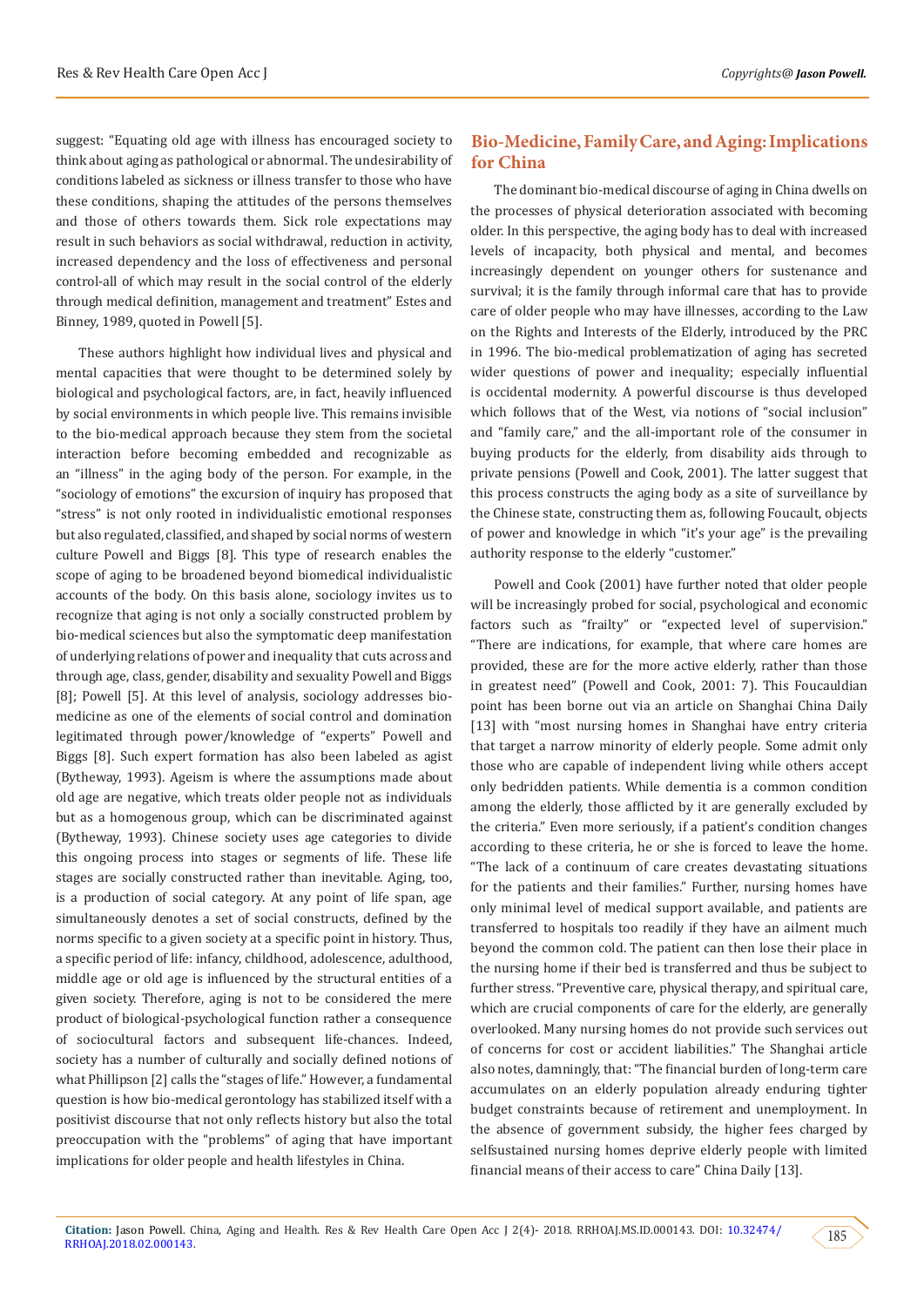In the light of these and other issues the PRC government is attempting to change the ways in which the elderly are perceived, via campaign slogans such as "respect the elderly" and "people first." The former campaign seeks to encourage younger people to visit the elderly on a regular basis in order to reduce the sense of isolation that the elderly can feel, to look out for their needs out on the streets and to generally raise awareness of the situation of older people. There is a resonance here with ancient Confucian tradition in which the elderly were venerated. There have also been attempts to encourage younger people to think about "healthy aging," but this is meant in terms of ensuring that they themselves have adequate financial provision as they age. "People first" is the attempt to recognize that "aging is an individual-specific process" and that "a functional healthcare system for the elderly should integrate all aspects of care … emphasizing and fulfilling individual needs and preferences" CD [13]. Older people in rural areas are more likely to have to face emigration of their children to the cities as China's urbanization proceeds apace. This can leave them physically and socially isolated in a remote rural area, no longer able to rely upon their family to look after them in their old age, as was once the tradition. Indeed, as social norms and values change, younger people may no longer be willing, even when they are able, to support elderly parents, and in recent years the law has been used to take children to court in order to force them to support their parents.

For example, a new law came into force on October 1, 1996 on "The Rights and Interests of the Elderly" that explicitly states that: "the elderly shall be provided for mainly by their families, and their family members shall care for and look after them" Du and Tu [14]. Notwithstanding the legal process, at its most extreme, the concerns of elderly people are expressed via suicide-gerontocide. The elderly can struggle in the face of the massive social changes that China is facing, and the abandonment of the tradition in which they themselves would have looked after their own parents and grandparents. They may feel so stressed and alienated that suicide seems the preferred option. For example, a 76-year-old man blew himself up in a courtroom in protest during a case against his family, who had offered only 350 Yuan a month to support him when 600 Yuan was required (8 Yuan = 1 USD) Cook and Murray [6]. In a society of rapid transformation, older people in particular may be vulnerable to the sense of abandonment within a more materialistic and selfish new world epitomized by the forces of global capitalism and seeping impingement into day to day living of older people in China.

# **Declining to Decline-Active Aging?**

At the other end of the scale is the active elderly, probably the ideal state for all elderly people. Briefly, older people traditionally were more likely to be active within rural areas of China, in part because they had to be in order to maintain their livelihood. This particular tradition continues today; official data for the 1990s

showed that 26 percent of people in rural areas still depended on their own labor earnings compared to only 7 percent in urban areas. This is not about advocating that elderly people should have to work to continue to earn a living, but we are suggesting that an active lifestyle be promoted where possible. In the cities of China today, it is heartening to see the colonization of open space throughout the hours of daylight and even into the evening by the elderly who are engaged in a wide variety of activities, from the traditional (such as taijiquan and qigong), walking one's pet bird, traditional dance or poetry writing using brushes dipped in water only, illustrating the ephemeral and passing nature of life itself). Hopefully, the increased pollution which China's cities face will not erode the potential gains from these and other activities for older people. An alternative discourse on aging can point to ways in which the elderly can be deproblematized as a negative medical, economic, political and social category. This must begin with appreciation of older people first of all as people rather than as a category (Powell 2006). Older people share, however, apart from their longevity, a wide and deep experience of life itself, and thus of life situations. In China, older people used to be venerated because they were, almost literally, the founts of wisdom, the holders of accumulated knowledge far in advance of the younger members of the family and community. Today, knowledge is far less likely to be oral, and far less dependent on accumulation by the individual. Instead, it is increasingly available at the touch of a button via an Internet search engine, even if there are some restrictions on web provision in the PRC. But, it can be suggested, there should still be a major role for the accumulated wisdom of older people's experiences as carriers of historical wisdom.

In China, there is a growing awareness of the need to have a sophisticated, multidimensional policy to respond to the needs of older people. But there is still a strong bio-medical emphasis on surveillance and control. It could be suggested that policy needs to be driven by the elderly themselves wherever possible. They should be encouraged to define and state their own needs, provided with support when this is required, but the overriding emphasis should be on providing support that fosters active lifestyle and independent living wherever and whenever possible. This means encouragement to the elderly to share their accumulated experience, to provide their oral histories and their views on the momentous changes that they, along with China itself, have lived through. Older people should be valued and involved in wider society on terms that they themselves desire, recognizing that a wish for privacy and seclusion might be their preference.

### **Concluding Comments**

Finally, it is worth noting that cases exist where narratives and micro-histories coexist and play a role in producing and strengthening social exclusion. The medical "gaze" refers here to discourses, languages, and ways of seeing that shape the understanding of aging into questions that center on, and increase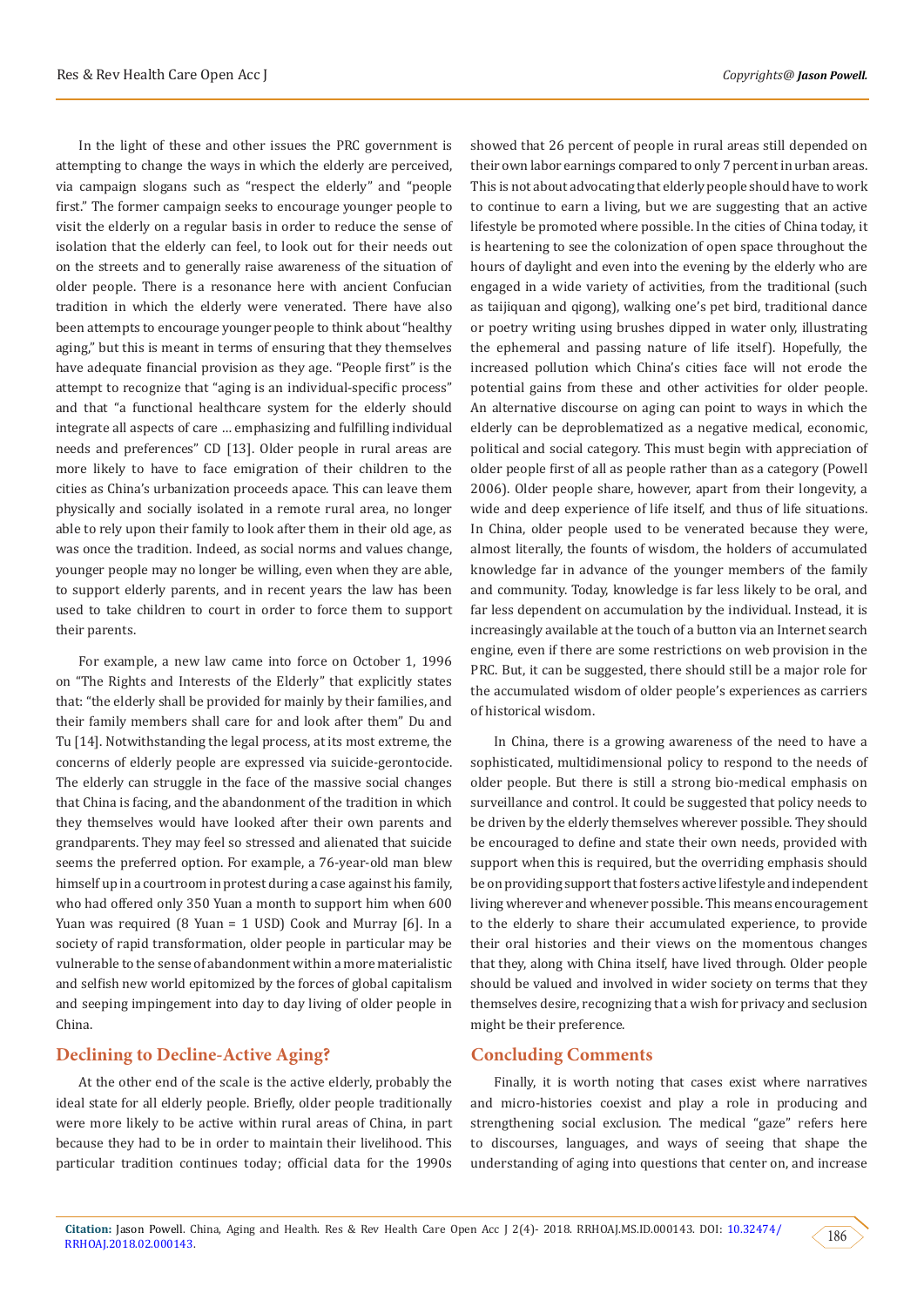the power of, the State, and restrict or de-legitimize other possibilities. A consequence is that areas of policy may at first seem tangential to the medical project come to be reflected in its particular distorting mirror. The Chinese "Duomin"-a subcategory of a wider population officially catalogued as fallen people, beggars or ruined households-were seen as inferior and condemned to bear low status on account of a number of beliefs prevailing among mainstream society. The narrative concerns a creational myth that asserts that the Doumin were closely related to Chinese ethnic minorities like the She and Yao and that all these groups shared the belief in Pan-hu, a common dog ancestor. As to micro-histories, we run into different stories which state that the Doumin were either:

- a. Descendants of Song Dynasty traitors, deserters or prisoners;
- b. Remnants of antique non-Chinese ethnic groups;
- c. Foreigners who adopted the customs of Chinese lower social strata; and

d. Descendants of domestic slaves. Yet in all cases the Doumins excluded and outcaste status came about as a punishment society bestowed upon them. They were reduced to performing polluting occupations (ox head lanterns making, ironwork, barbers, caretakers, frog-catching, entertaining, among others) and limited to live in segregated quarters outside town.

Furthermore, the Doumin were not allowed to study or take public office, nor serve as officers and were obliged to marry among themselves. This suggests that their social identity was a result of the legal status imposed on them and not the other way around. As Hansson [15]: 87expresses it: "Once fallen people had been labeled as beggars, they had little choice but to conform to the behavior expected from people who had the social identity associated with their legal status." For older people if they are regarded as an inferior category then their behavior will begin to mimic this categorization. "Dependent is as dependent does" is a major danger in the continuation of the dominance of the bio-medical model of aging.

A key point here is that the notion of the "bio-medical gaze," not only draws our attention to the ways that aging has become "medicalized" as a social issue in China, it also highlights the way in which older people are encouraged for as long as possible to "work on themselves" as active subjects. Thus, as Blaikie (1999) has pointed out, older citizens are encouraged to take greater personal responsibility for their health and for extending this period of their active aging. Those who are defined in relation to their health then discover themselves transformed into passive objects of medical power in China. How do we go beyond this in managing old age? We could suggest macro-social practices have become translated into particular ways of growing old that not only shape what it is to age successfully, but are also adopted by older adults, modified

to fit their own life circumstances and then fed back into wider narratives of aging well. Harry R. Moody (1998) coins this as the "Illderly" and "Wellderly" and managing aging experiences is about resistance to dominant discourses of bio-medicine.

According to Frank [16], the personal experience of illness is mediated by bio-medical procedures that shape and contribute to how the older people recognizes their own process of ill health and recover. Katz [17] notes that the maxim of "activity for its own sake" as a means of managing later life not only reflects wider social values concerning work and non-work, it also provides personal means of control and acts as grounds for resistance [18-20]. In addition, Phillipson [2] argues that changes in westernized policies has occurred from seeing old age as a burden to seeing it as an opportunity to promote productive aging. This reflects an attempt to shape acceptable forms of aging whilst encouraging older adults to self-monitor their own success at conforming to the challenging paradigm to hegemony of bio-medicine and its neglect of the agency of older people [21-24].

#### **References**

- 1. [Krug EG \(2002\) World Report on Violence and Health. World Health](http://www.who.int/violence_injury_prevention/violence/world_report/en/) [Organization: Geneva, Switzerland.](http://www.who.int/violence_injury_prevention/violence/world_report/en/)
- 2. [Phillipson C \(1998\) Reconstructing Old Age. London, UK.](https://au.sagepub.com/en-gb/oce/reconstructing-old-age/book204791)
- 3. [Powell JL \(2009\) Social Theory, Aging, and Health and Welfare](http://journals.sagepub.com/doi/10.1177/0733464809335596) [Professionals: A Foucauldian "Toolkit". Journal of Applied Gerontology](http://journals.sagepub.com/doi/10.1177/0733464809335596) [28\(6\): 669-682.](http://journals.sagepub.com/doi/10.1177/0733464809335596)
- 4. [\(1994\) Averting the Old-Age Crisis. World Bank, Oxford University](http://documents.worldbank.org/curated/en/973571468174557899/Averting-the-old-age-crisis-policies-to-protect-the-old-and-promote-growth) [Press: Oxford, UK.](http://documents.worldbank.org/curated/en/973571468174557899/Averting-the-old-age-crisis-policies-to-protect-the-old-and-promote-growth)
- 5. [Powell J \(2001\) Theorizing Gerontology: The Case of Old Age,](https://link.springer.com/article/10.1023/A:1011308231981) [Professional Power and Social Policy in the United Kingdom. Journal of](https://link.springer.com/article/10.1023/A:1011308231981) [Aging and Identity 6\(3\): 117-35.](https://link.springer.com/article/10.1023/A:1011308231981)
- 6. Cook IG, Murray G (2001) China's Third Revolution: Tensions in the Transition to Post-Communism. Curzon, London, UK.
- 7. Murray G (2004) China's Population Control Policy: A Socio-Economic Reassessment. Liverpool John Moores University, Liverpool, UK.
- 8. [Powell J, Biggs S \(2000\) Managing Old Age: The Disciplinary Web of](https://link.springer.com/article/10.1023/A:1009541314124) [Power, Surveillance and Normalisation. Journal of Aging and Identity](https://link.springer.com/article/10.1023/A:1009541314124) [5\(1\): 3-13.](https://link.springer.com/article/10.1023/A:1009541314124)
- 9. [Murray G \(1998\) China: The Next Superpower. China Library: London,](https://www.amazon.com/China-Superpower-Dilemmas-Continuity-Library/dp/1873410786) [UK.](https://www.amazon.com/China-Superpower-Dilemmas-Continuity-Library/dp/1873410786)
- 10. [Katz S \(1996\) Disciplining Old Age: The Formation of Gerontological](http://www.upress.virginia.edu/title/1507) [Knowledge. The University Press of Virginia: Charlottesville, VA, USA.](http://www.upress.virginia.edu/title/1507)
- 11. [Heidegger M \(1971\) Poetry, Language, Thought. Harper and Row, New](http://ssbothwell.com/documents/ebooksclub.org__Poetry__Language__Thought__Perennial_Classics_.pdf) [York, USA.](http://ssbothwell.com/documents/ebooksclub.org__Poetry__Language__Thought__Perennial_Classics_.pdf)
- 12. Foucault M (1972) The Archeology of Knowledge. Tavistock, London, UK.
- 13. China Daily (2004) Tailoring Health Care Policies for the Elderly.
- 14. Du P, Tu P (2000) Population Ageing and Old-Age Security. In WZ Peng, ZG Guo (Eds.); The Changing Population of China, Blackwell, Oxford, UK.
- 15. Hansson A (1996) Chinese Outcasts: Discrimination and Emancipation in Late Imperial China. EJ Brill, Leiden, The Netherlands.
- 16. [Frank AW \(1998\) Stories of Illness as Care of the Self: A Foucauldian](https://www.researchgate.net/publication/239771821_Stories_of_Illness_as_Care_of_the_Self_A_Foucauldian_Dialogue) [Dialogue. Health 2\(3\): 329-348.](https://www.researchgate.net/publication/239771821_Stories_of_Illness_as_Care_of_the_Self_A_Foucauldian_Dialogue)